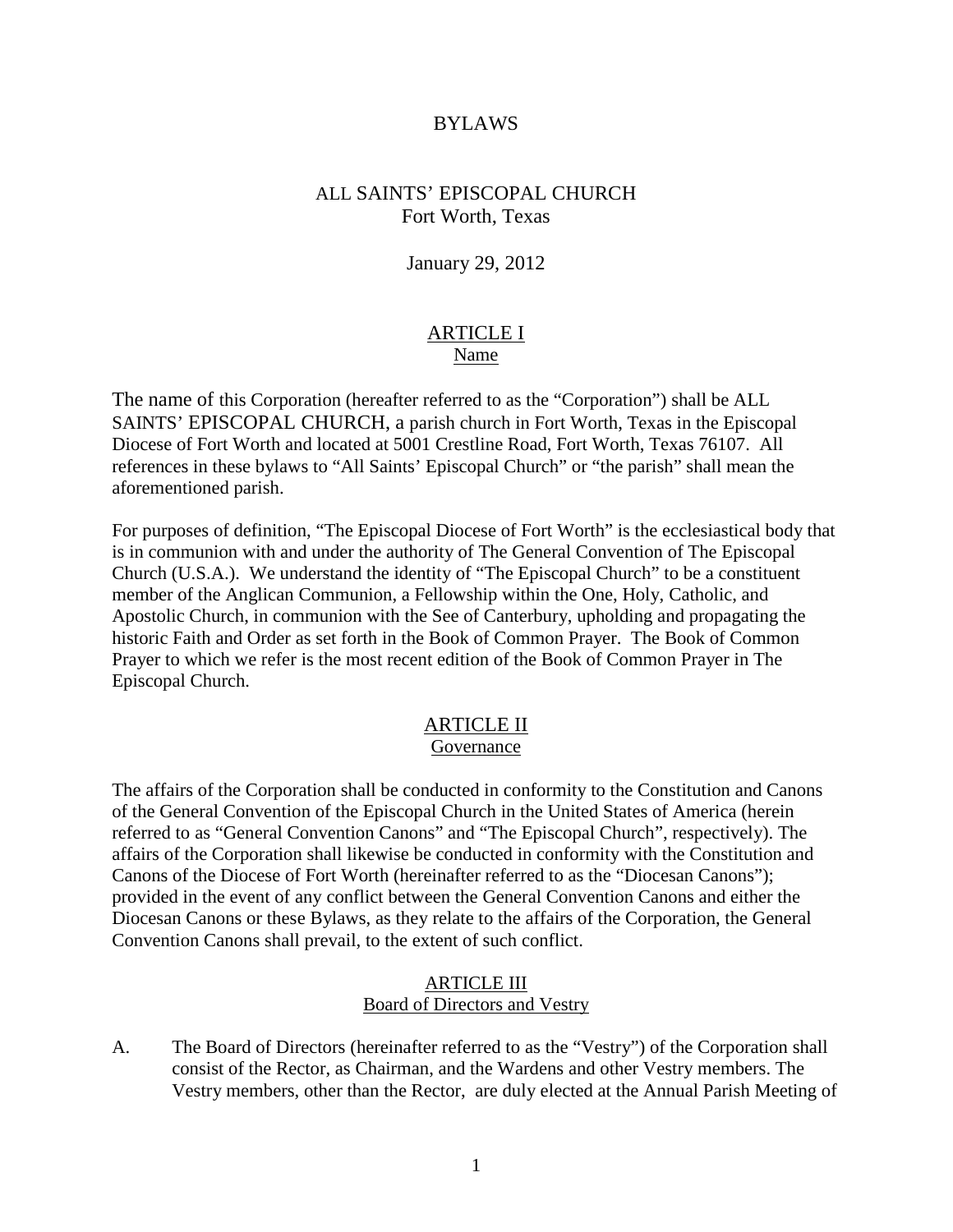All Saints' Episcopal Church from Confirmed Communicants in Good Standing (as defined below) and must also be at least eighteen (18) years of age, canonically resident in the parish, regular in worship attendance, active participants in the life of the parish, and financial contributors to the parish in the preceding year as shown on the records of the Treasurer. The Vestry shall consist of no less than six (6) members and no more than fifteen (15) members not including the Rector who is ex-officio on the Vestry as Chairman. Each member of the Vestry will serve a three-year term. The Vestry shall be elected so that there are three classes of approximate equal size, with the term of each class ending in consecutive years. If a vacancy in the membership of the Vestry occurs between Annual Parish Meetings, the remaining Vestry members may elect a new member to serve on the Vestry until the completion of the unexpired term. Vestry members may be elected to serve two consecutive three-year terms. No person having served two full three-year terms in office or a full three-year term plus at least two (2) years of an unexpired term shall be eligible for election to the Vestry until a full year has elapsed.

- B. Regular meetings of the Vestry shall be held once each month at such time and place as the Vestry shall from time to time determine. No notice of regular meetings of the Vestry shall be required. Special meetings of the Vestry may be called by the Rector (or in his absence the Senior Warden), or at the written request of three (3) members of the Vestry, including one (1) Warden, or a majority of the Vestry, upon three (3) days prior written notice; an agenda shall be provided with such notice; and no matter shall be considered at such special meeting unless it appears on the agenda thereof. A majority of the Vestry shall constitute a quorum. Each member of the Vestry has a vote, and the Rector may vote in the case of a tie. The Vestry may, from time to time, determine standing rules of order for the conduct of Vestry meetings.
- C. If and when all Vestry members shall severally or collectively consent, in writing, to any action to be taken by the Corporation, such action shall be as valid as though it had been authorized at a meeting of the Vestry.
- D. Meetings of the Vestry may be held by means of a remote electronic communications system, including conference telephone or similar communications equipment, video conferencing technology or the Internet, or any combination thereof, but only if:
	- (1) Each person entitled to participate in the meeting consents to the meeting being held by means of the system employed;
	- (2) The system provides access to the meeting in a manner or using a method by which each person participating in the meeting can communicate concurrently with each other participant; and
	- (3) If voting is to take place at the meeting, then:
		- a. Reasonable measures must be implemented to verify that every person voting at the meeting by means of remote communications is sufficiently identified; and
		- b. A record must be kept of any vote or other action taken.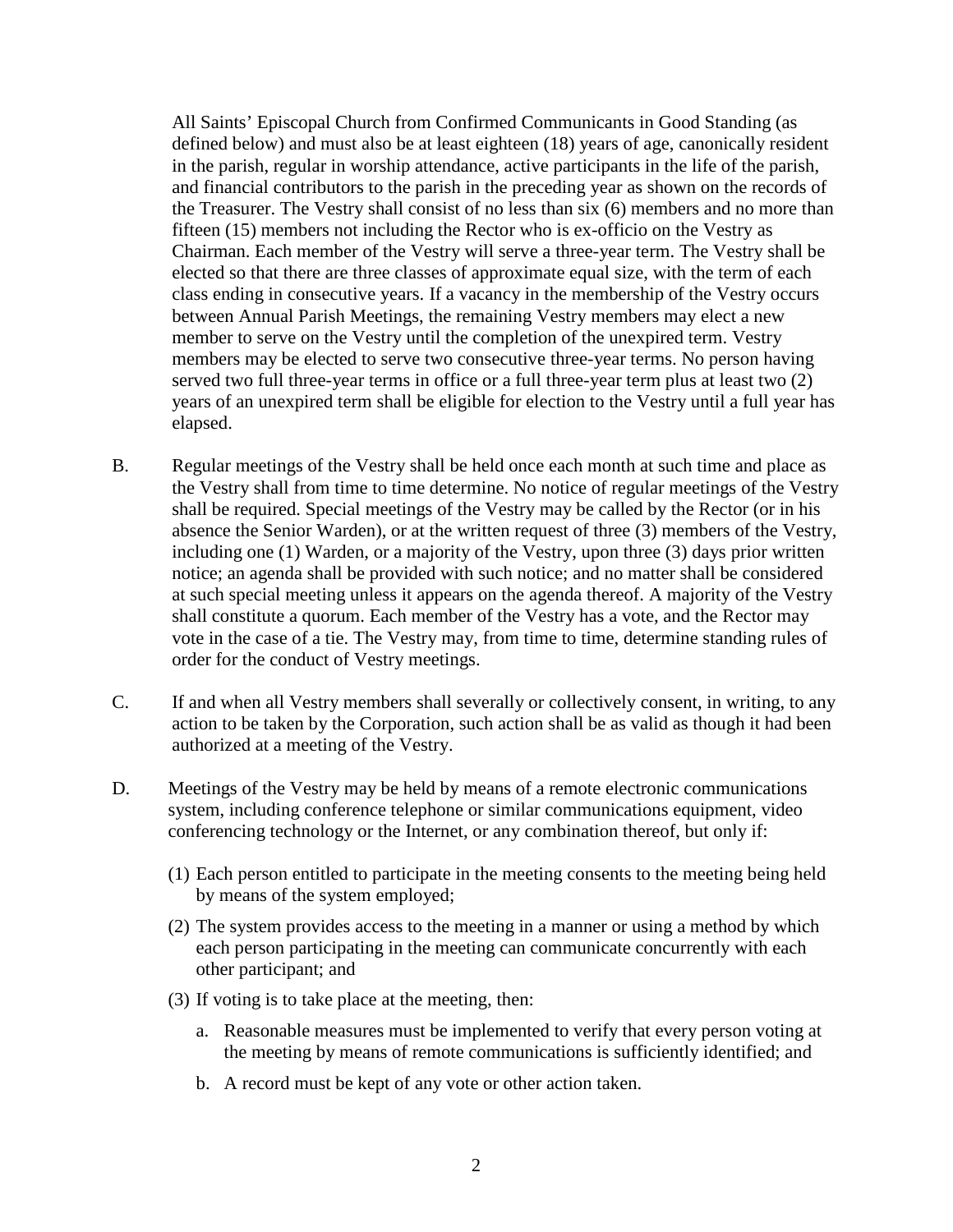E. The Canons of The Episcopal Church state "Any person accepting any office in this Church shall well and faithfully perform the duties of that office in accordance with the Constitution and Canons of this Church and of the Diocese in which the office is being exercised." All members of the Vestry must sign an Oath of Office consistent with the aforementioned Canons in such form as determined by the Vestry, from time to time. Failure to provide a signed Oath of Office, upon request of the Rector, shall disqualify the person failing to so sign the Oath of Office from being a member of the Vestry and the Vestry position held by such person shall be vacant.

# ARTICLE IV **Officers**

- A. The PRESIDENT of the Corporation shall be the Rector of All Saints' Episcopal Church. He shall be its chief executive and shall have general and active management of the corporate business and shall see that all orders and resolutions of the Vestry are carried into effect. The Rector shall be elected by the Vestry.
- B. The VICE PRESIDENT of the Corporation shall be the Senior Warden of All Saints' Episcopal Church. He shall perform the duties and exercise the power of the President during the latter's absence or disability. The Senior Warden shall be appointed by the Rector from among the elected members of the Vestry.
- C. The JUNIOR WARDEN of the Corporation shall be elected by the Vestry members from among the members of the Vestry. He shall have oversight of the property and facilities of the Corporation on behalf of the Vestry.
- D. The SECRETARY of the Corporation shall be the Clerk, elected by the Vestry members of All Saints' Episcopal Church. The Clerk may or may not be a Vestry member. He shall attend all meetings of the Vestry and shall preserve in the books of the Corporation true minutes of the proceedings of all such meetings and shall give all notices required by statute, bylaw, or resolution. He will maintain and preserve the Bylaws and Standing Rules of the Corporation.
- E. The TREASURER of the Corporation shall be elected by the Vestry of All Saints' Episcopal Church. The Treasurer may or may not be a Vestry member. He shall have custody of all church funds and securities and shall keep, in books belonging to the Church, full and accurate accounts of all receipts and disbursements. He shall deposit all monies, securities and other valuable effects of the Church in its name in such depositories as may be designated for that purpose by the Vestry. The books and records shall conform to the Manual of Accounting Principles and Reporting Practices of the Episcopal Church.

He shall disburse the funds of the Corporation only when and as ordered by the Vestry, taking proper vouchers for such disbursements, and he shall render to the Rector and Vestry at regular meetings of the Vestry, and whenever otherwise requested by them, an account of all his transactions as Treasurer and of the financial condition of the Corporation. He shall cause the books and records of the Corporation to be audited annually in accordance with the requirements of the General Convention Canons.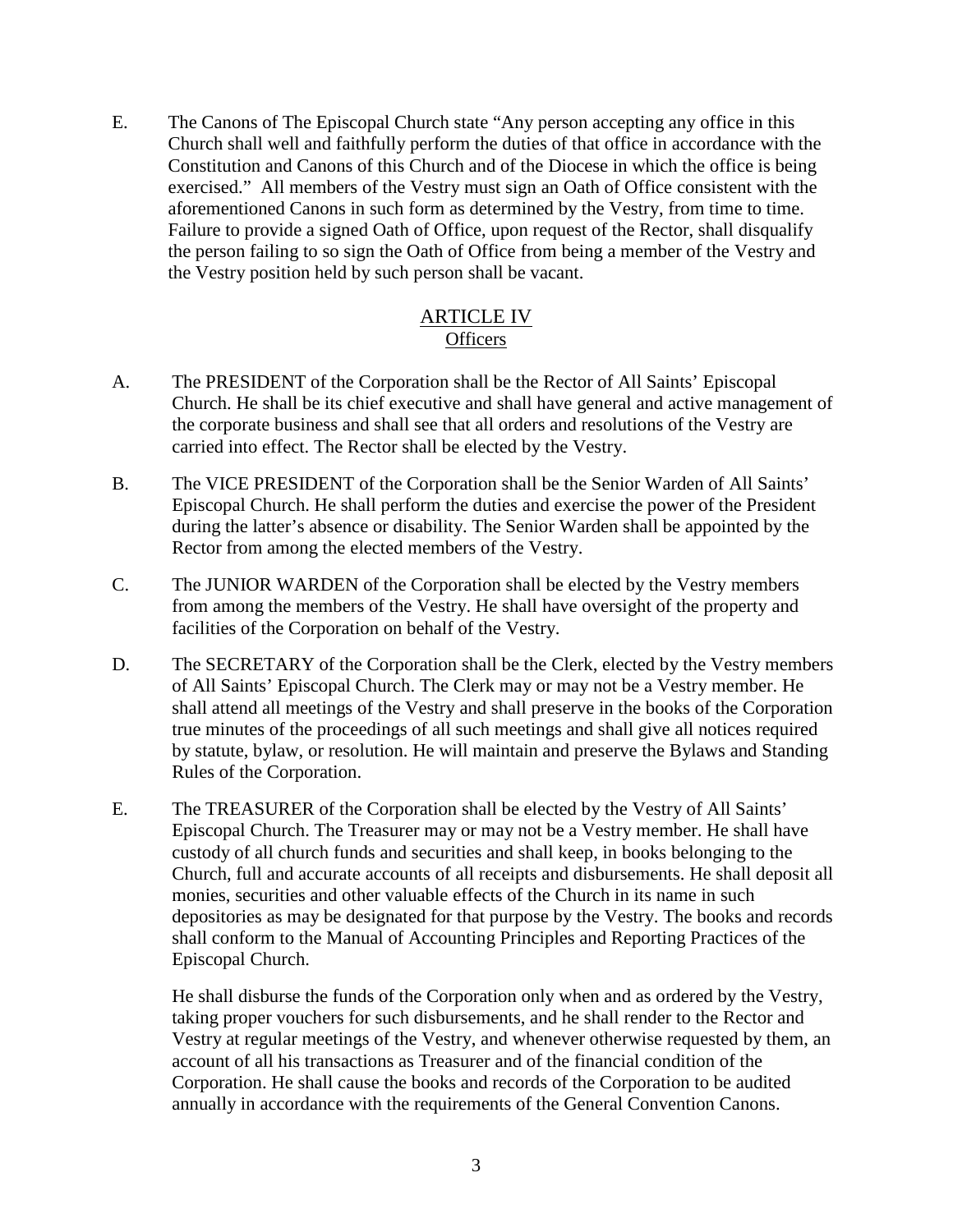# ARTICLE V Execution of Instruments

- A. All checks, drafts and orders for payment of money shall be signed in the name of the Corporation and shall be countersigned by such officers or agents as the Vestry shall from time to time designate for that purpose.
- B. When the execution of any contract, conveyance or other instrument has been authorized by the Vestry without its having specified who shall be the executing officer, the Rector or the Senior Warden and the Secretary may execute the same in the name of and on behalf of the Corporation and may affix its corporate seal thereto. The Vestry shall have the power to designate the officers and agents who shall have authority to execute any instrument on behalf of the Corporation.

# ARTICLE VI Membership

# Definitions:

A.

- (1) "Members of the Body of Christ," that is Christ's Church, are those who have been baptized in water in the Name of the Father, the Son, and the Holy Ghost.
- (2) "Members of the Corporation" are those who are listed on the parish rolls as "members." It is our custom to include as members of the parish those who may not yet be baptized such as newborn infants. Though not Members of the Body of Christ, they are certainly Members of the Corporation. Being a Member of the Corporation does not entitle one to seat, voice, or vote at the Annual Parish Meeting or any specially called meeting of the Corporation, nor does being a Member of the Corporation entitle one to hold office in the Corporation.
- (3) "Qualified Voters" are those Members of the Corporation who are Confirmed Communicants in Good Standing and who are at least 16 years of age. Qualified Voters have seat, voice, and vote at the Annual Parish Meeting or any specially called meeting of the Corporation.
- (4) "Communicants in Good Standing" are all Communicants of the parish who have been active in the parish and givers of record during the previous year.
- (5) "Confirmed Communicants in Good Standing" are those who are Communicants in Good Standing who have received the sacrament of confirmation as indicated in the parish's records.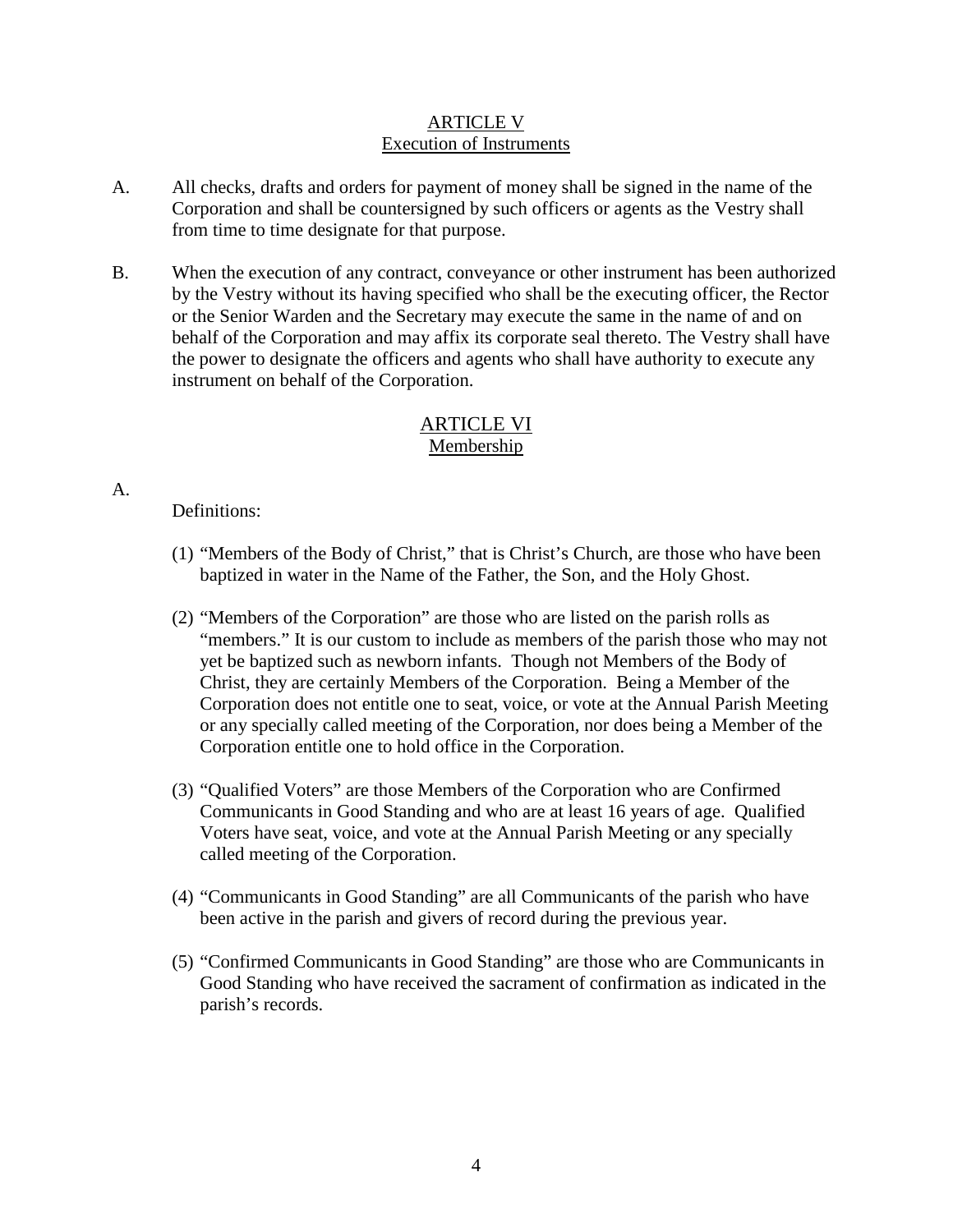B. Parish Meetings

An Annual Parish Meeting shall convene in the month of January each year and shall receive reports for the year ended the 31st of December immediately past, including the financial condition of the Corporation. Ten percent (10%) of the Qualified Voters in the parish shall constitute a quorum. The Rector, upon thirty (30) days prior written notice, may call special meetings of the members of the Corporation; an agenda shall be provided with such notice; and no matter shall be considered at such special meeting unless it appears on the agenda therefore. All meetings shall be conducted in accordance with the most recent revision of Robert's Rules of Order. Upon discretion of the Rector, some meetings may have only Qualified Voters in attendance.

#### ARTICLE VII Indemnification

- A. Persons. The Corporation shall indemnify to the extent provided in paragraphs B, C, or D of this Article:
	- (1) Any person who is or was a Vestry member, officer, agent or employee of the Corporation; and
	- (2) Any person who serves or served at the Corporation's request as a Vestry Member, officer, agent, employee, partner or trustee or another corporation, or of a partnership, joint venture, trust or other enterprise.
- B. Extent in Derivative Suits. In case of a suit by or in the right of the Corporation against a person named in paragraph A by right of his or her holding a position named in paragraph A, the Corporation shall indemnify him, if he or she satisfies the standard in paragraph C, for expenses (including attorneys' fees, but excluding amounts paid in settlement) actually and reasonably incurred by him or her in connection with the defense or settlement of the suit.
- C. Standard in Derivative Suit. In case of a suit by or in the right of the Corporation, a person named in paragraph B shall be indemnified only if:
	- (1) He or she is successful on the merits or otherwise; or
	- (2) He or she acted in good faith in the transaction which is the subject of the suit, and in a manner he or she reasonably believed to be in, or not opposed to, the best interests of the Corporation. However, he or she shall not be indemnified in respect of any claim, issue or matter as to which he or she has been adjudged liable for negligence or misconduct in the performance of his or her duty to the Corporation unless (and only to the extent that) the court in which the suit was brought shall determine, upon application, that despite the adjudication, but in view of all the circumstances, he or she is fairly and reasonably entitled to indemnity for such expenses as the court shall deem proper.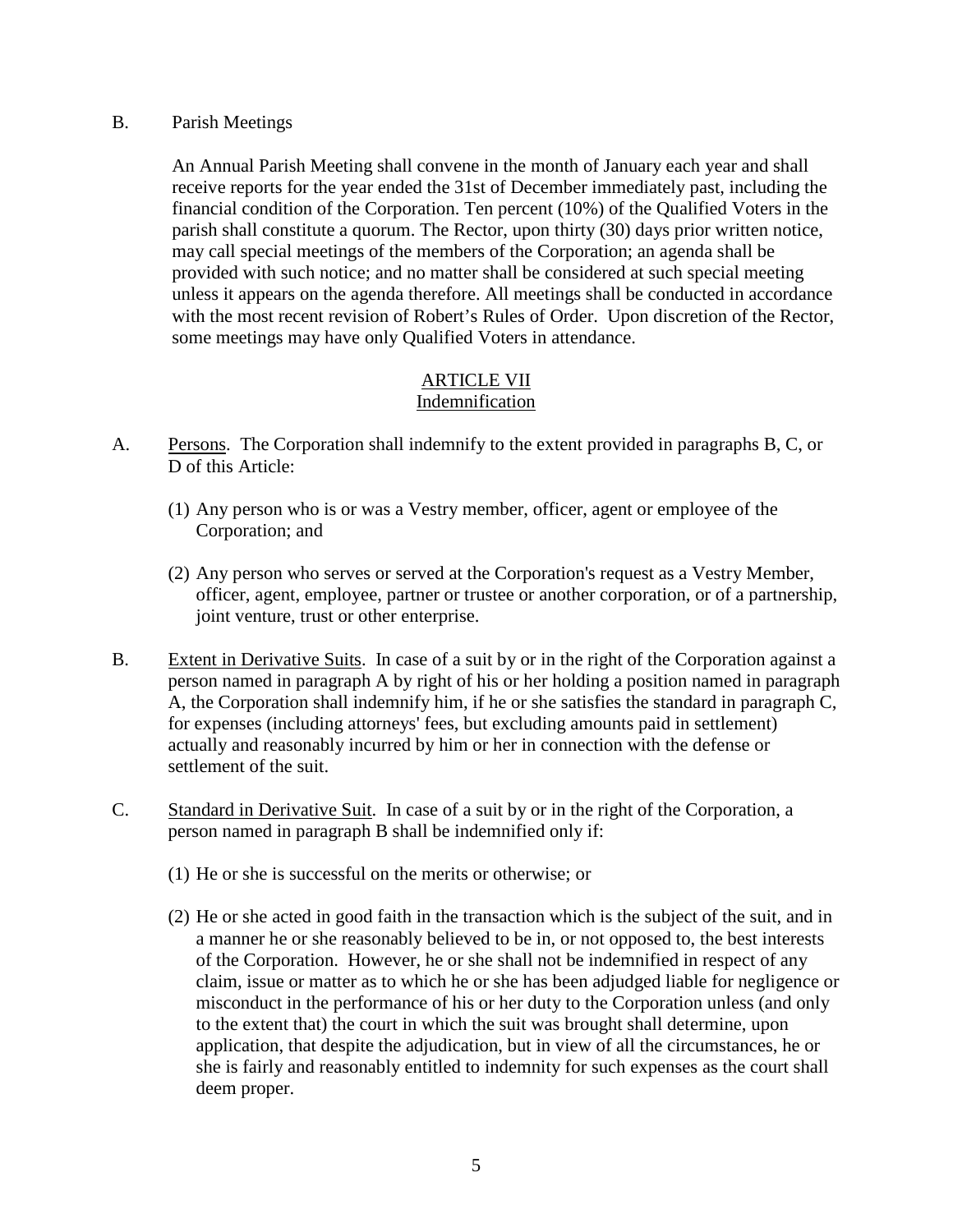- D. Extent in Non-Derivative Suits. In case of a suit, action or proceeding (whether civil, criminal, administrative or investigative), other than a suit by or in the right of the Corporation, together hereafter referred to as a non-derivative suit, against a person named in paragraph A by reason of his or her holding a position named in paragraph A, the Corporation shall indemnify him or her, if he or she satisfies the standard in paragraph E, for amounts actually and reasonably incurred by him or her in connection with the defense or settlement of a non-derivative suit as:
	- (1) Expenses (including attorneys' fees);
	- (2) Amounts paid in settlement;
	- (3) Judgments; and
	- (4) Fines.
- E. Standard in Non-Derivative Suits. In case of a non-derivative suit, a person named in paragraph A shall be indemnified only if:
	- (1) He or she is successful on the merits or otherwise; or
	- (2) He or she acted in good faith in the transaction which is the subject of the nonderivative suit, and in a manner he or she reasonably believed to be in, or not opposed to, the best interests of the Corporation and, with respect to any criminal action or proceeding, he or she had no reason to believe his or her conduct was unlawful. The termination of a non-derivative suit by judgment, order, settlement, conviction, or upon a plea of nolo contendere or its equivalent shall not, of itself, create a presumption that the person failed to satisfy the standard of this paragraph E(2).
- F. Determination That Standard Has Been Met. A determination that the standard of paragraph C or paragraph E has been satisfied may be made by a court. Or, except as stated in paragraph  $E(2)$ , the determination may be made by:
	- (1) a majority of the Vestry members (whether or not a quorum) who were not parties to the action, suit or proceeding; or
	- (2) independent legal counsel in a written opinion.
- G. Proration. Anyone making a determination under paragraph F may determine that a person has met the standard as to some matters but not as to others, and may reasonably prorate amounts to be indemnified.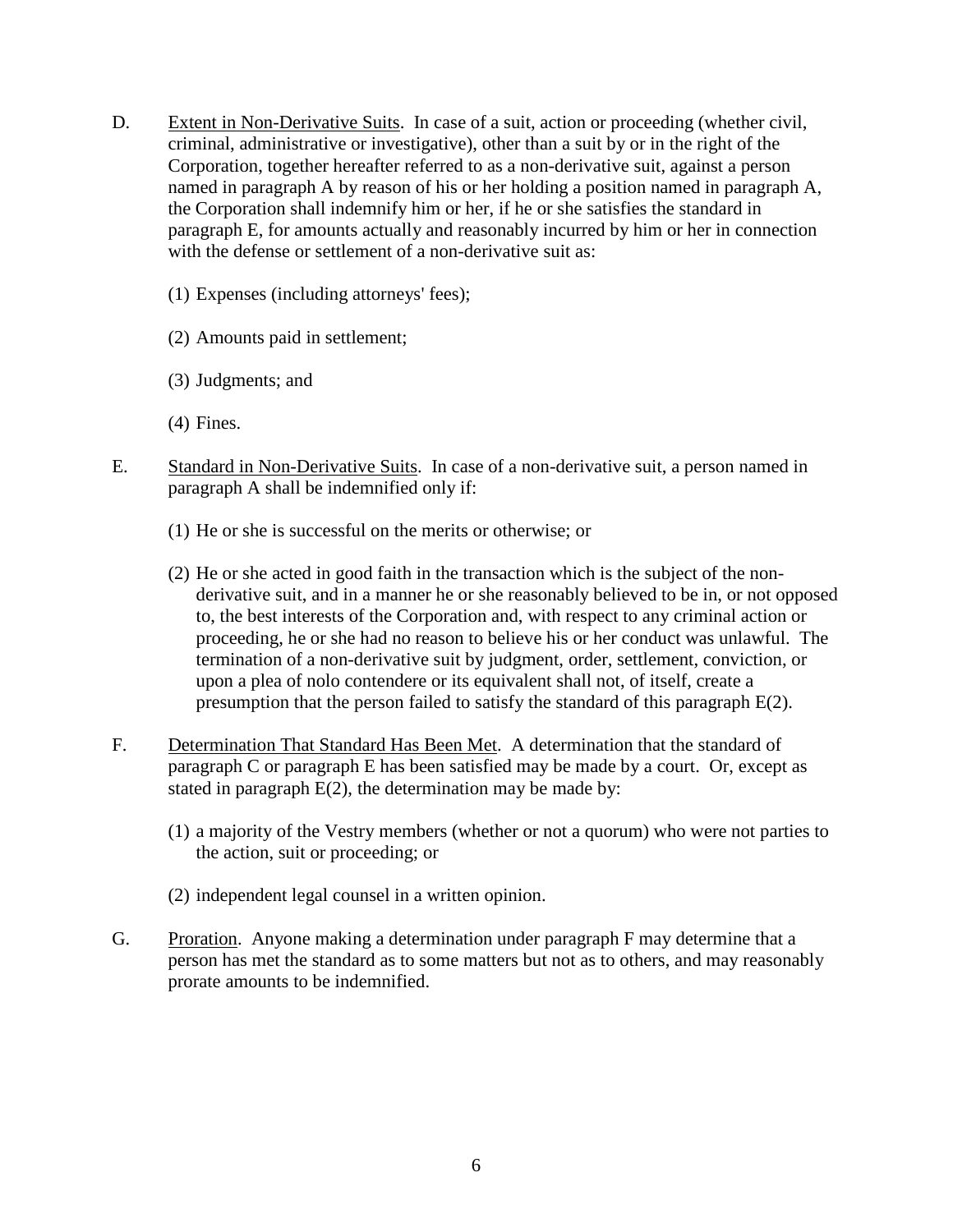- H. Advance Payment. The Corporation may pay in advance any expenses (including attorneys' fees) which may become subject to indemnification under paragraphs A through G, if:
	- (1) the Vestry authorizes the specific payment; and
	- (2) the person receiving the payment undertakes in writing to repay unless it is ultimately determined that he or she is entitled to indemnification by the Corporation under paragraph A through paragraph G.
- I. Non-Exclusive. The indemnification provided by this Article VII shall not be exclusive of any other rights to which a person may be entitled by law, bylaw, agreement or disinterested Vestry Members, or otherwise.
- J. Continuation. The indemnification and advance payment provided by paragraphs A through H shall continue as to a person who has ceased to hold a position named in paragraph A and shall inure to his or her heirs, executors and administrators.
- K. **Insurance.** The Corporation may purchase and maintain insurance on behalf of any person who holds or who has held any position named in paragraph A against any liability incurred by him or her in any such position, or arising out of his or her status as such, whether or not the Corporation would have power to indemnify him or her against such liability under paragraph A through H.
- L. Reports. Indemnification payments, advance payments and insurance payments made under paragraphs A through K shall be reported in writing to the Vestry with the next notice of annual meeting, or within six months, whichever is sooner.

# **ARTICLE VIII** Terminology

In accordance with the General Convention and Diocesan Canons, the masculine pronoun is used in these Bylaws to include the feminine pronoun.

# ARTICLE IX

# Amendment of Bylaws

These Bylaws may be amended or repealed by the affirmative vote of two-thirds of all the members of the Vestry at any regular meeting or special meeting called for that purpose. Any such amendment or amendments or repeal shall not be effective until submitted to the Qualified Voters of the Corporation for their ratification by a majority of such Qualified Voters present at the Annual Parish Meeting next succeeding the meeting or meetings in which they were adopted by the Vestry or at a special meeting of the Qualified Voters called pursuant to Article VI, paragraph B, of these Bylaws.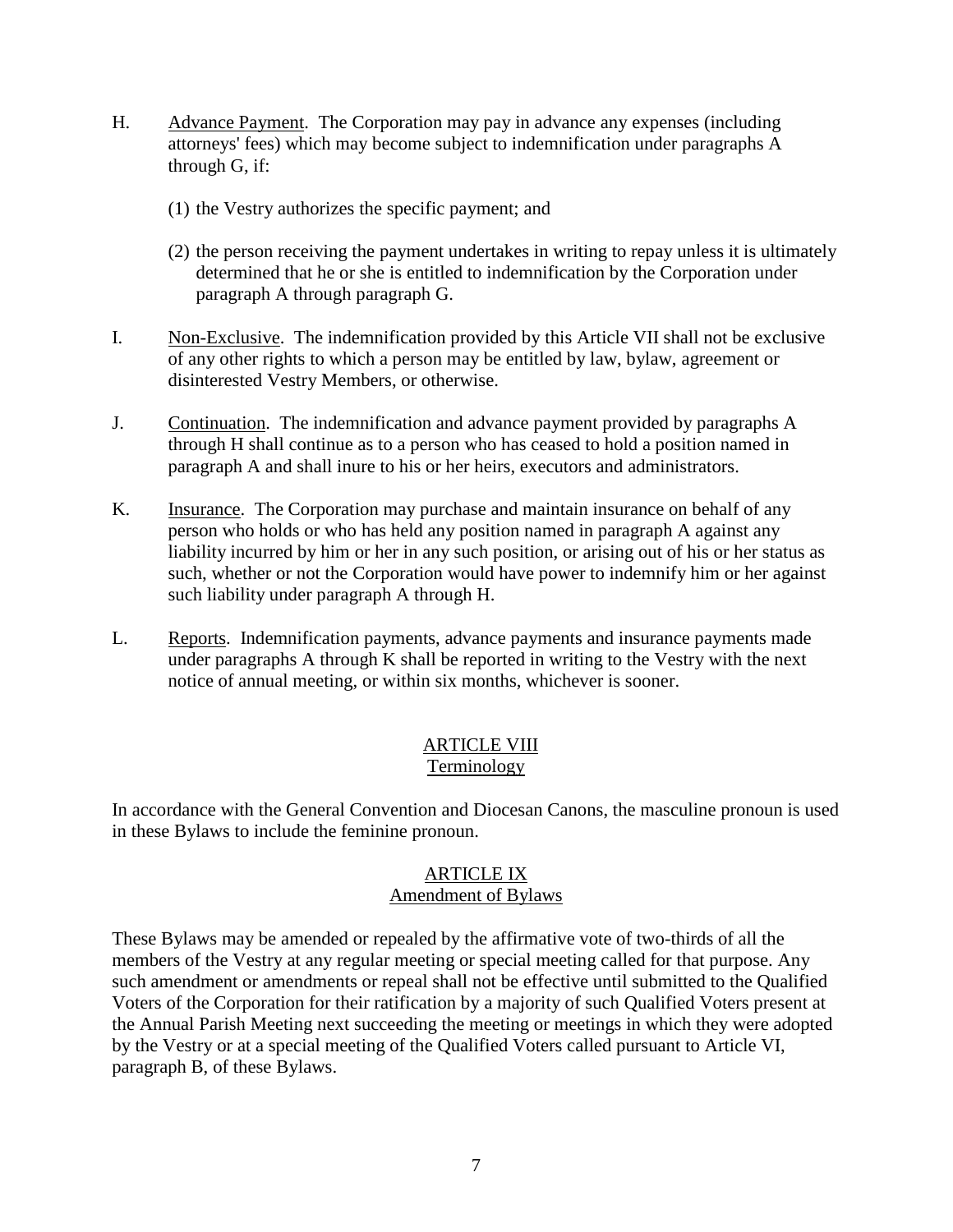Any amendments, changes, or alterations made by the Qualified Voters at the Annual Parish Meeting or any specially called meeting must be ratified by an affirmative vote of two-thirds of the Vestry members at a regular or special meeting of the Vestry, provided notice thereof has been given at a preceding regular or special meeting of the Vestry.

### ARTICLE X Standing Rules

Each Commission and Committee may create rules outlining the operation of said Commission or Committee. These Standing Rules may be amended, altered, changed, added to, or repealed by the affirmative vote of two-thirds of the Vestry members at a regular meeting of the Vestry, provided notice thereof has been given at a preceding regular or special meeting of the Vestry.

#### ARTICLE XI **Property**

All real and personal property held by or for the benefit of All Saints' Episcopal Church is held in trust for The Episcopal Church and the Diocese thereof in which the Church is located. The existence of this trust, however, shall in no way limit the power and authority of All Saints' Episcopal Church otherwise existing over such property so long as All Saints' Episcopal Church remains a part of, and subject to The Episcopal Church's General Convention Constitution and Canons.

# ARTICLE XII

# Commissions

- A. Commissions may be established or dissolved by the Vestry. The principal areas of parish activity are assigned to separate commissions, each chaired by a Communicant in Good Standing of the parish appointed by the Rector for one year. At least one member of the Vestry and other parishioners with interests in the areas overseen by each commission shall constitute the membership of the commission. All parish organizations, which are chartered by the Rector, are assigned to be under the auspices of the appropriate Commission. Each commission is responsible for planning, implementing and periodically reviewing its particular parts of the general program of the parish, including responsibility for submitting to the Finance Committee of the Vestry annual budget proposals for funding the program areas under its responsibility.
- B. The duties and composition of Commissions are set by the Vestry and may be changed by the Vestry from time to time.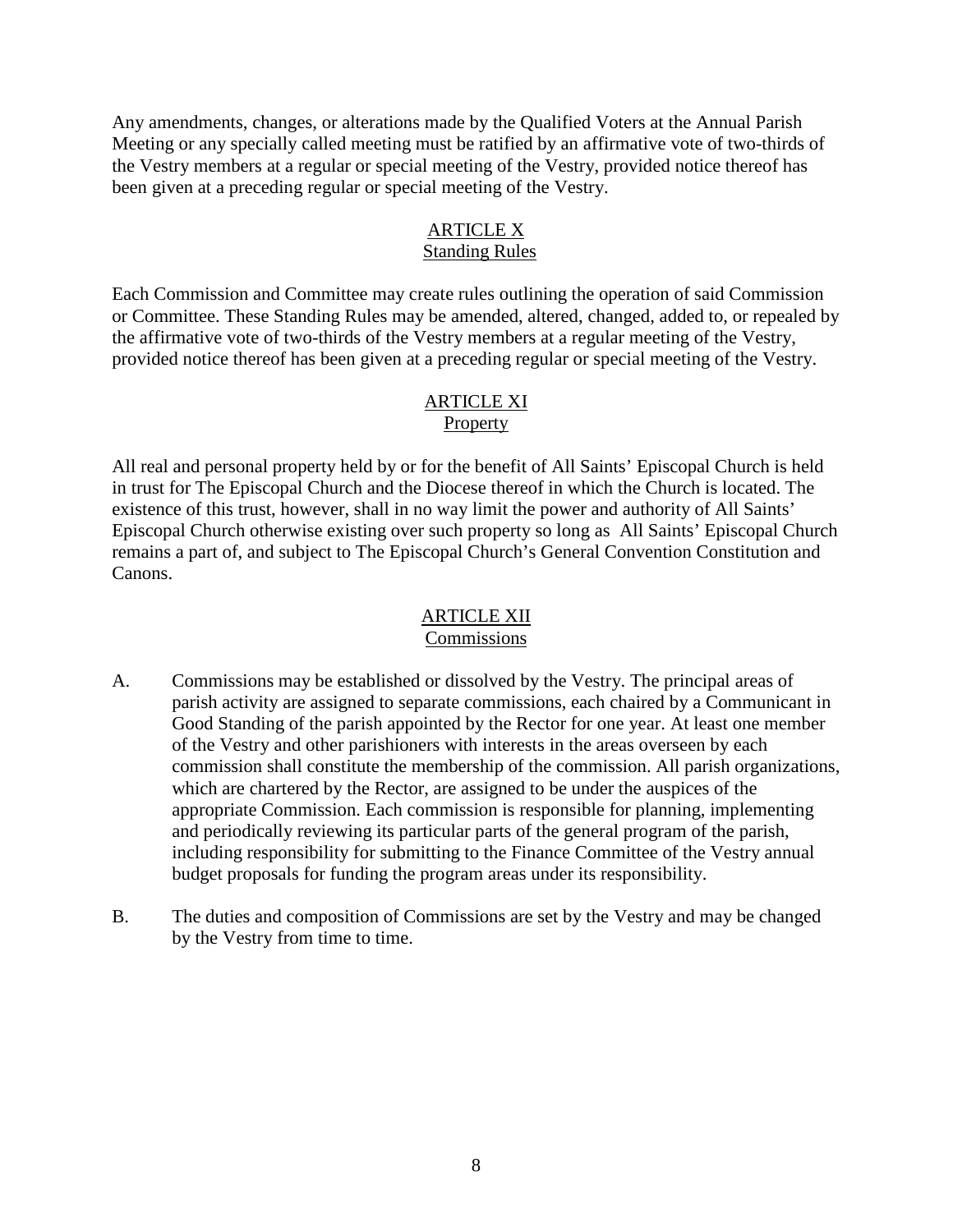# ARTICLE XIII Standing Committees

- A. Standing Committees will be established or dissolved as deemed necessary by the Vestry. Responsibilities for certain administrative areas of parish activity are assigned to these committees, with Chairman and membership as specified in the succeeding paragraphs. Each committee is responsible for planning, implementing and periodically reviewing its particular parts of the general program of the parish, including responsibility for submitting to the Finance Committee of the Vestry annual budget proposals for funding any program areas under its responsibility.
- B. Executive Committee
	- (1) Duties. The Executive Committee shall meet as required and as appropriate to discuss matters pertinent to the life of All Saints' Episcopal Church and shall report to the Vestry at its regularly scheduled or special called meetings.
	- (2) Composition. Membership on the Executive Committee includes the Senior Warden, Junior Warden, Treasurer, and Rector. The Executive Committee is chaired by the Rector. Other Communicants in Good Standing of the parish may be appointed to the committee by the Rector, at his discretion.
- C. Finance Committee
	- (1) Duties. The Finance Committee shall review and present recommendations to the Vestry on the finances of the parish, including but not limited to drafting and monitoring the operating budget of the parish and overseeing the insurance, endowments, and investments of the parish. The Finance Committee may be divided into subcommittees such as Budget, Investment and Insurance, to ensure the effectiveness of each area of the committee's responsibilities.
	- (2) Composition. Membership on the Finance Committee includes the Treasurer of the parish, who chairs the committee, the Senior Warden and the Rector, ex-officio, and at least one (1) additional member of the Vestry, appointed by the Treasurer. Other Communicants in Good Standing of the parish may be appointed to the committee by the Treasurer, at his discretion.
- D. Facilities Committee
	- (1) Duties. The Facilities Committee shall review and present recommendations to the Vestry related to the physical plant and equipment of the parish. The Facilities Committee shall present to the Vestry any recommendations involving the acquisition, disposition or change of status of any properties or facilities of the parish.
	- (2) Composition. The Facilities Committee is chaired by the Junior Warden, who shall appoint at least one (1) additional member of the Vestry. The Junior Warden may appoint other Communicants in Good Standing of the parish at his discretion.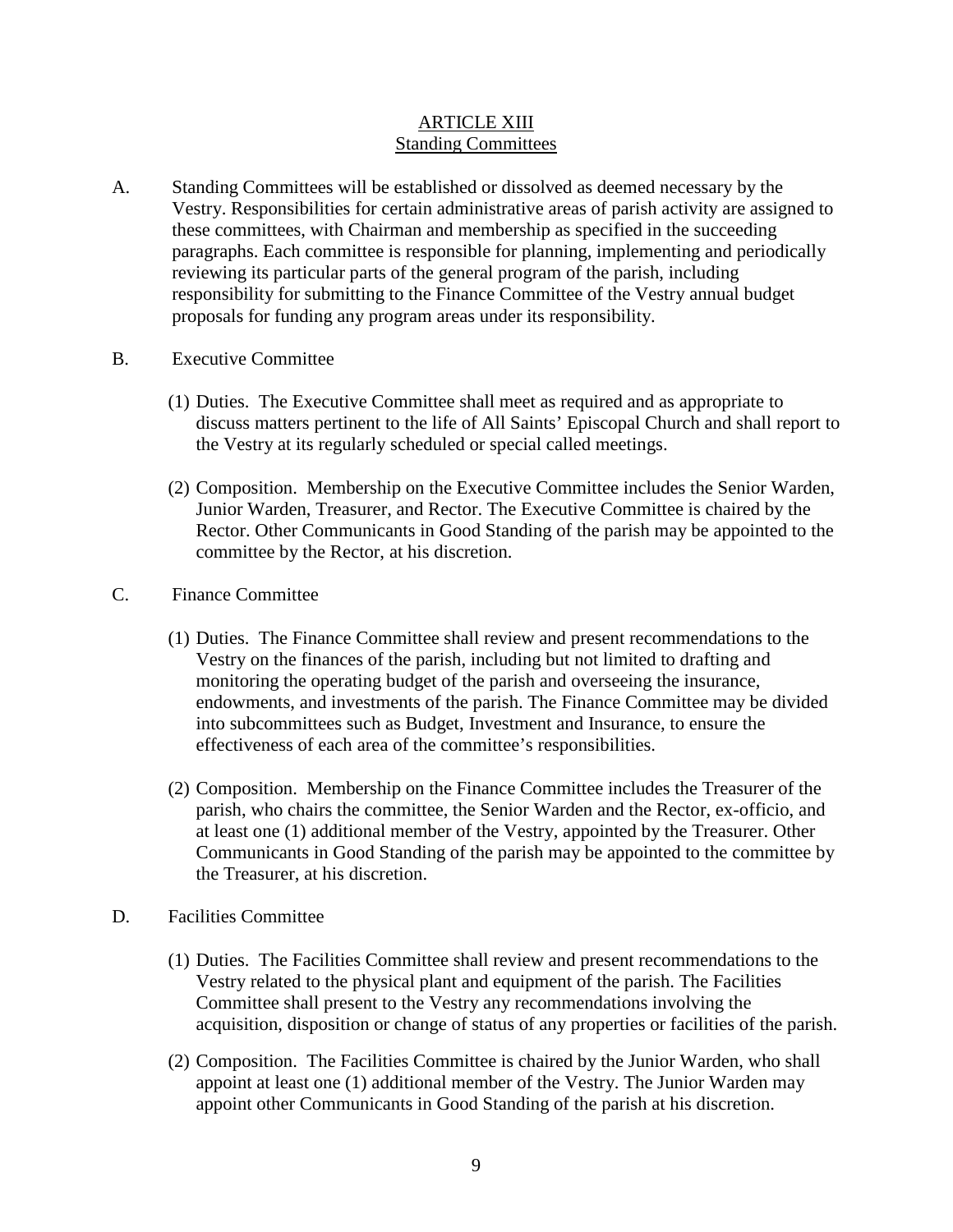#### E. Stewardship Committee

- (1) Duties. The Stewardship Committee shall oversee, coordinate and implement the stewardship program of the parish. To implement this program, the committee may be divided into subcommittees, such as Planning, Information, Arrangements and Commitment. The year-round stewardship program of the parish includes a longrange planning process as well as planning and executing the annual Stewardship drive.
- (2) Composition. The Rector shall appoint a Stewardship Chairman annually. The Chairman of the Stewardship Committee does not have to be a member of the Vestry but shall be responsible for communications between the Stewardship Committee and the Vestry. The chairman, at his discretion, may appoint other Communicants in Good Standing.

#### F. Nominating Committee

- (1) Duties. The Nominating Committee shall review and present to the Vestry candidates for election to vacancies of the Vestry and Delegates and Alternates to Diocesan Convention, to be filled by election at the Annual Parish Meeting.
- (2) Composition. The Nominating Committee shall be composed of all members of the Vestry except those who are eligible for a second term, and the Rector, ex-officio. The Senior Warden shall serve as Chairman of the committee and shall call any and all meetings. If the Senior Warden is eligible for a second term and desires to be nominated for such term, then the committee chair shall be elected by the committee.
- (3) Procedures.
	- a. The Nominating Committee shall solicit from the membership of the parish proposed names for nomination, on a form for that purpose. After verifying the canonical qualifications of each proposed nominee pursuant to Article III, paragraph A, the committee shall select from among them a double slate of candidates for each vacancy to be filled.
	- b. Nominations may be accepted "from the floor" in addition to those presented by the Nominating Committee, but they must be submitted in writing before the close of business on the last business day preceding the Annual Parish Meeting, so that their canonical qualifications pursuant to Article III, paragraph A may be verified.
	- c. Election to all positions on the Vestry to be filled shall be by plurality of those present and voting. The election of delegates and alternates to Diocesan Convention shall be by plurality of those present and voting; the requisite number of delegates' positions shall be filled by those receiving the highest number of votes, and the alternates' positions shall be filled in descending order of votes.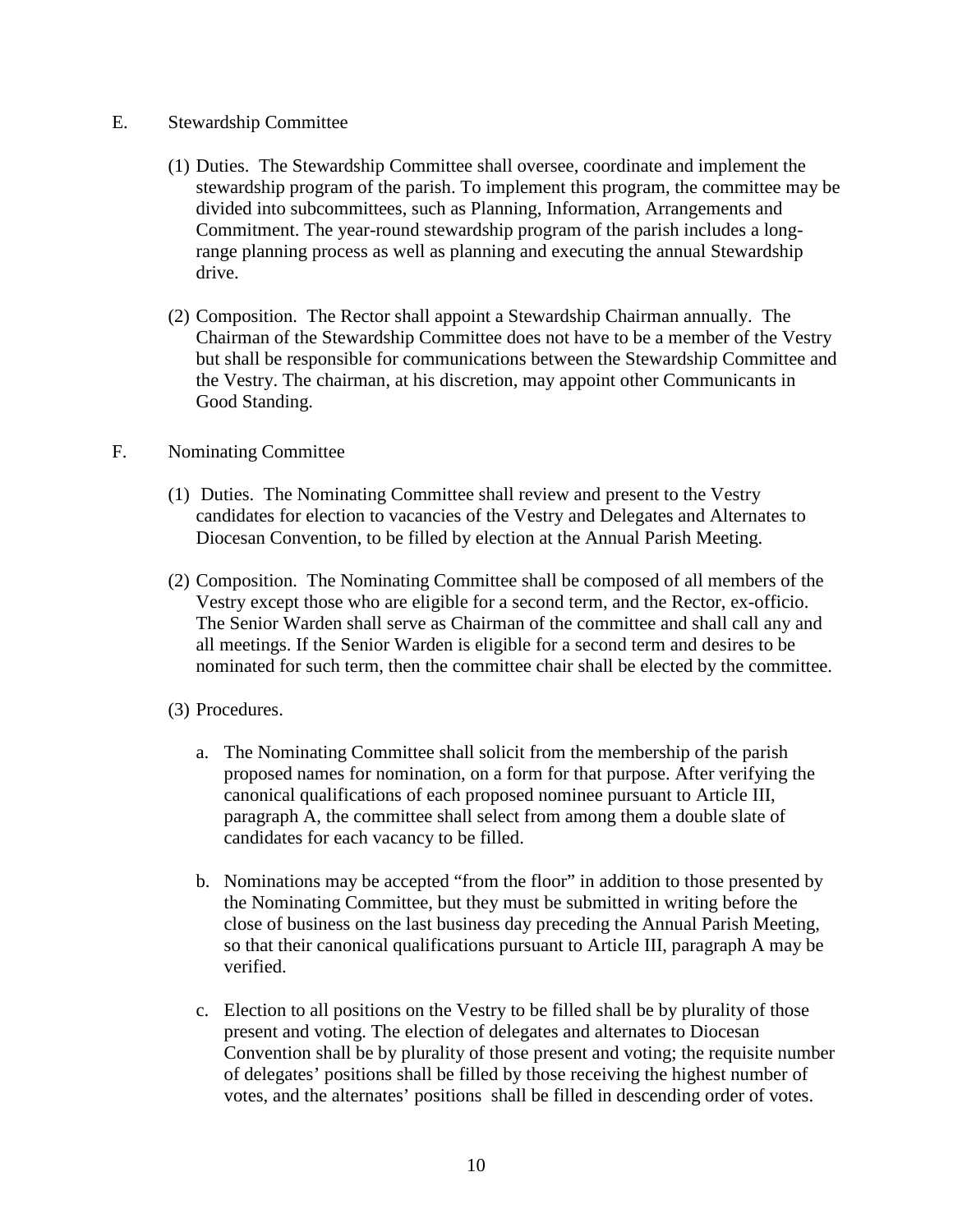- (4) Oath of Office. The Canons of The Episcopal Church state "Any person accepting any office in this Church shall well and faithfully perform the duties of that office in accordance with the Constitution and Canons of this Church and of the Diocese in which the office is being exercised." Each person being considered for any office of the parish or Corporation, including Vestry member, Delegates to conventions, or Alternate Delegates, will be required to sign an Oath of Office consistent with the aforementioned Canons in such form as determined by the Vestry. Failure to provide a signed Oath of Office upon request by the Nominating Committee will render the proposed candidate ineligible for office.
- (5) Policies. To guide the selection of candidates for office, the Nominating Committee will adhere to the then current written polices adopted by the Vestry on confidentiality, Conflict of Interest, Nepotism and such other policies as needed from time to time.

#### G. Personnel Committee

- (1) Duties. The Personnel Committee shall review and present recommendations to the Vestry and the Rector on the staffing needs of the parish, subject to the canonical requirement that all members of the staff, lay or ordained, serve at the discretion and direction of the Rector. The Personnel Committee shall review and present recommendations to the Vestry and Rector on personnel policies and procedures, compensation, benefits and all other appropriate aspects of the support and evaluation of the staff of the parish and present appropriate funding recommendations to the Finance Committee.
- (2) Composition. Membership on the Personnel Committee includes the Senior Warden, the Rector, as Chairman, and at least three additional members of the Vestry appointed by the Rector. Other Communicants in Good Standing of the parish may be appointed to the committee by the Rector, at his discretion.

# ARTICLE XIV

# All Saints' Episcopal School Board of Trustees

- A. All Saints' Episcopal School of Fort Worth is a Texas non-profit corporation (the "Corporation" or "School") and shall be operated as an Episcopal school which shall always recognize and accede to the Constitution and Canons of the Episcopal Diocese of Fort Worth (or that diocese of The Episcopal Church in which the School resides) and the Constitution and Canons of The Episcopal Church. The sole member and sponsor of the Corporation shall always be All Saints' Episcopal Church, Fort Worth.
- B. The School's Board of Trustees shall formulate such policies as will enable the School to fulfill its Episcopal Identity and Mission Statement as identified and incorporated in the School's Bylaws. The School's Board shall have general charge and control of affairs, funds, and property of the School as delegated to it by the Vestry of All Saints' Episcopal Church.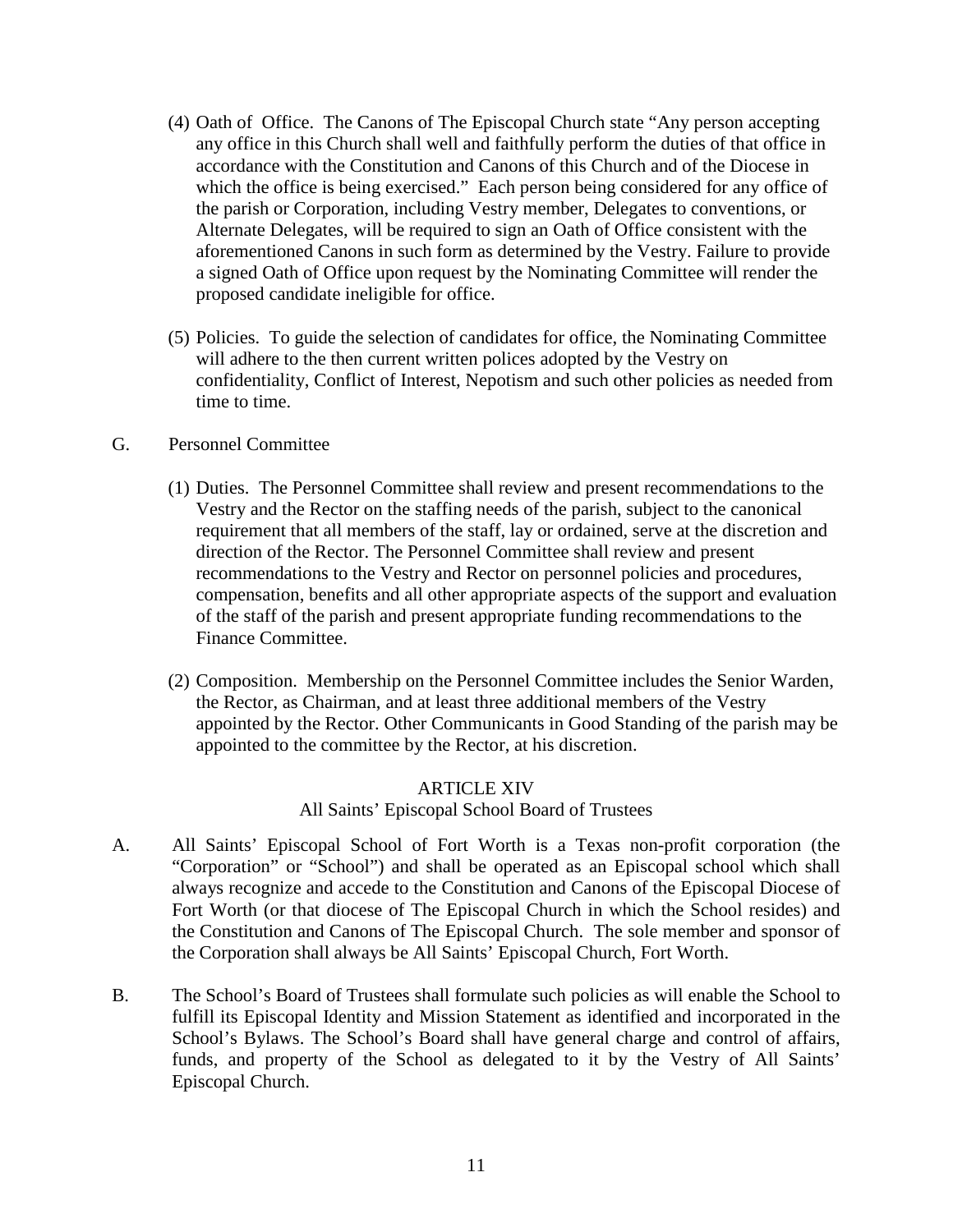- C. The School's Board of Trustees shall be composed of two classes of trustees—the Episcopal Class and the General Class. The Rector shall recommend to the School's Committee on Trustees, his candidates for the Episcopal Class members to serve on the Executive Committee and the Committee on Trustees.
- D. The member of the Episcopal Class who serves on the Committee on Trustees may, from time to time, and shall when requested by the Rector and Vestry, provide the Rector and Vestry a report on the School including information on the School's implementation of its Episcopal Identity, Mission and religious studies.
- E. The Rector, in consultation with the Vestry, shall compose a list of acceptable candidates to be considered by the Committee on Trustees in preparing its recommendations to the Vestry for candidates to fill vacancies in the Episcopal Class.
- F. As the sole Member of the Corporation, All Saints' Episcopal Church reserves to itself the following rights:
	- (1) affirm the slate of candidates recommended by the Committee on Trustees to fill any vacancies on the School's Board of Trustees;
	- (2) upon recommendation by the School's Board of Trustees, the merger, dissolution or consolidation of the Corporation;
	- (3) the amendment of the Certificate of Formation; and

(4) upon recommendation of the School's Board of Trustees, any proposed changes to the School's Episcopal Identity and/or Mission of the School.

- G. The Rector of All Saints' Episcopal Church will always be a voting, ex-officio member of the School's Board of Trustees and of the School's Executive Committee and Committee on Trustees.
- H. The Chapel of the School is a chapel of All Saints' Episcopal Church and as such is under the authority of the Rector of All Saints' Episcopal Church who shall, in conjunction with the School's chaplains, promulgate the Chapel's customaries.
- I. The clergy of the School must always be priests (in good standing) of The Episcopal Church.
- J. Any activity on the School's campus which relates to spiritual formation is only to be approved in consultation with the Rector of All Saints' Episcopal Church.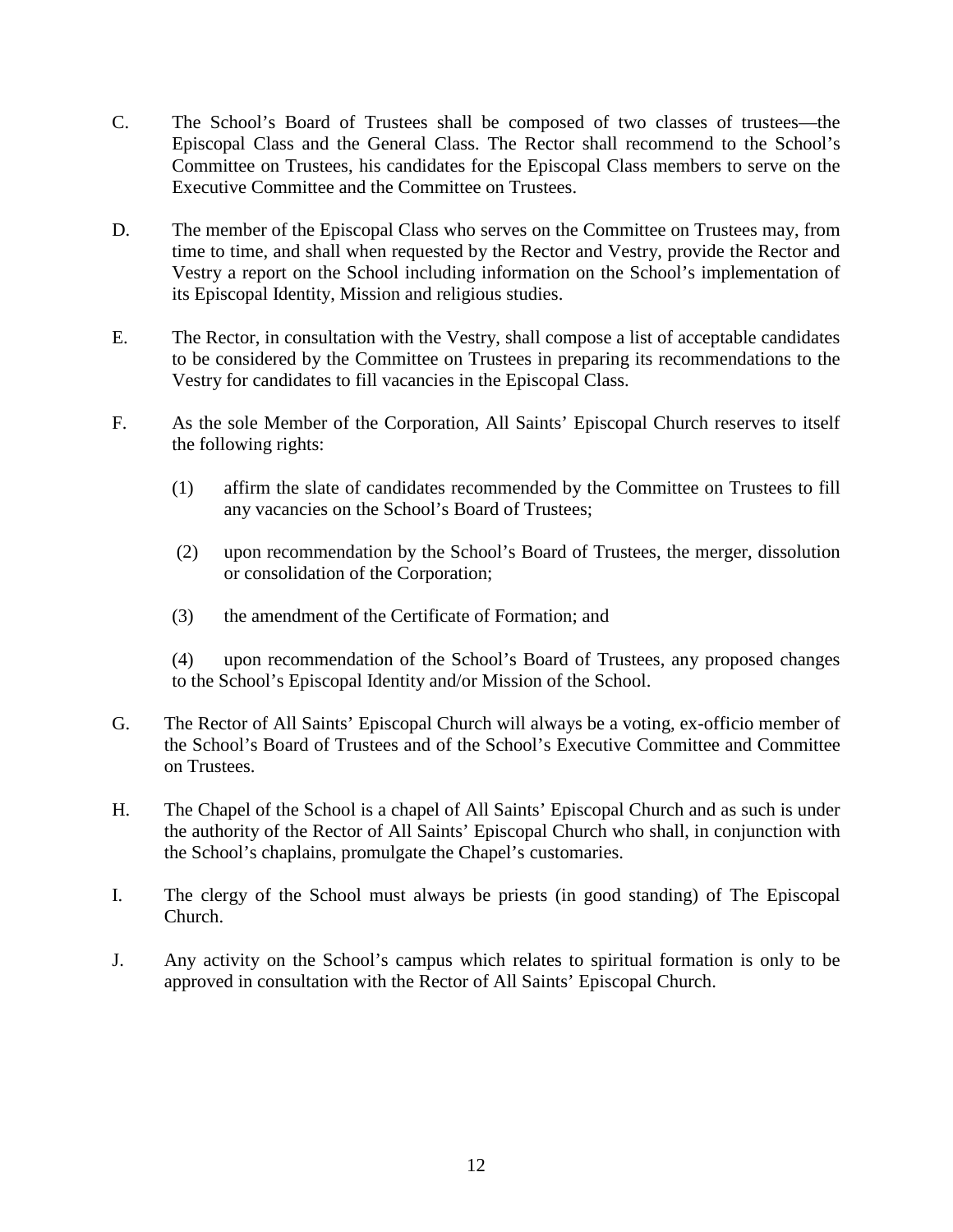#### ARTICLE XV Borrowing

- A. Internal Borrowing. There shall be no borrowing from any internal fund of All Saints' Episcopal Church.
- B. External Borrowing. External borrowing for operations must be approved by two-thirds of the Vestry at a regular or specially called meeting. The approved budget for any calendar year must include provision for repayment of any external debt. Total External Borrowing of All Saints' Episcopal Church shall never be more than five percent (5%) of the previous year's Operating Receipts. However, external borrowing for Capital Items may exceed five percent (5%) with approval of at least seventy-five percent (75%) of the Vestry at a regular meeting of the Vestry, provided notice thereof has been given at a preceding regular or special meeting of the Vestry. Any motion entertained by the Vestry for borrowing of money shall include a detailed and appropriate plan for the repayment of same.

# ARTICLE XVI

# Conflict of Interest

No member of the Vestry shall participate in any discussion or vote on any matter in which he or she or a member of his or her immediate family has potential conflict of interest due to having material economic involvement regarding the matter being discussed. When such a situation presents itself, the Vestry member must announce his or her potential conflict, disqualify himself or herself, and be excused from the meeting until discussion is over on the matter involved. The Rector or Senior Warden is expected to make inquiry if such conflict appears to exist and the Vestry member has not made it known.

### ARTICLE XVII Nepotism

# A. Definitions

- (1) "Nepotism" for the purpose of this Article shall be defined as the showing of favoritism to an employee or candidate for employment based on the existence of a relationship as a relative or immediate family member of a Vestry member or clergy.
- (2) For the purpose of this policy, "relative" shall be defined as an individual's spouse, or the parent, child, brother, sister, aunt, uncle, niece, nephew, grandparent, grandchild, son-in-law, daughter-in-law, stepparent, stepchild, stepbrother, stepsister, half-brother or half-sister, of the individual or of the individual's spouse, whether the relative is related to the individual or the individual's spouse by blood, marriage or adoption.
- (3) "Immediate family" shall be defined as Vestry member or clergy, their spouse, child, parent or sibling residing in the same household whether related by blood, marriage or adoption.